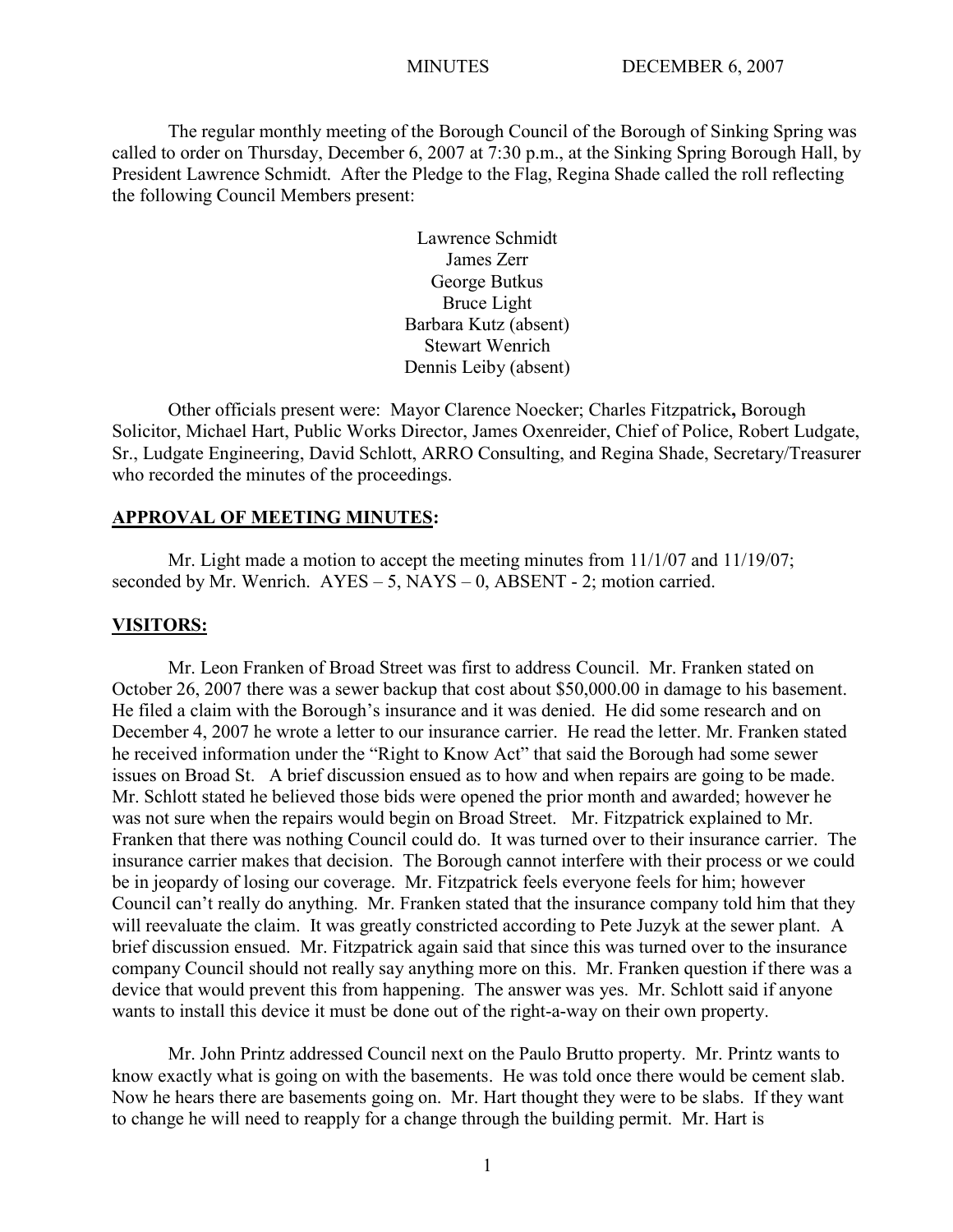#### **VISITORS (cont'd):**

not aware that he has put in for the change as of yet. He is blasting. We can't stop him from blasting as he has a State permit to allow for that. If he starts putting in the basements, we can stop him from doing that. It can be shut down. Mr. Ludgate stated that the building permits are currently under review at Ludgate. Mr. Schmidt said that they do have insurance in case their properties are damaged. Mr. Hart is checking up on them. They are dropping equipment off at 2:00 a.m. Mr. Printz feels that is too early. Mr. Hart and Mr. Ludgate will be looking into this matter further. Mr. Hart will also tell them to drop off the equipment after 7:00 a.m.

#### **COMMUNICATIONS:**

Mrs. Shade read a letter from Ms. Janet Milshaw requesting a waiver on her sewer bill for water that she felt did not go into the sewer. The letter stated that her tenant had a leaky backyard faucet running and that water did not go into the sewer system. She feels she should not have to pay for that water. A discussion ensued. Mr. Fitzpatrick questioned how much relief she is looking for. Mrs. Shade said she does not know. Mr. Fitzpatrick said we can't give such relief; we are not in a position of calculating that. Mr. Butkus recommend that either Mrs. Shade or Mr. Fitzpatrick send a letter asking for a timeline and "gallonage" on this property. Mrs. Shade said they have gone to Florida. Mrs. Shade stated that both Mr. Fitzpatrick along with Ms. White have asked for some type of proof that this is not getting into our system and we have not received such evidence. Mr. Ludgate stated we need to make sure that we are looking at actual readings as compared to estimated bills. Mr. Butkus wanted to defer this till we get more information. Mr. Butkus and his committee will look into this.

## **APPROVAL OF BILLS:**

Mr. Wenrich made a motion to pay all the bills; seconded by Mr. Light. AYES – 5 NAYS – 0, ABSENT - 2; motion carried.

#### **BUDGET:**

Mrs. Shade stated that we are not looking at any tax increase for the upcoming year. The general income shall be \$2,225,550.00. The expenses are \$2,379,289.31. This would leave us a deficit of \$156,739.31. Mrs. Shade feels we will be carrying over around \$300,000.00 into next year. This is the tentative budget and should be adopted on December 27, 2007. Mr. Wenrich made a motion to accept the proposed General Fund budget; seconded by Mr. Light. Mr. Zerr originally thought he was unable to vote on the budget due to the fact his son works in the street department. Mr. Fitzpatrick explained that he could vote and the reason. The following was the roll call vote. AYES – 4, NAYS – 1 (Mr. Butkus), ABSENT – 2; motion carried. Mr. Fitzpatrick said he can't vote on salaries. Mrs. Shade stated everyone received a copy of the proposed salaries. Mr. Wenrich made a motion to set the salaries as presented; seconded by Mr. Light. Mr. Schmidt called for a roll call vote.  $AYES - 2$ ,  $NAYS - 1$  (Mr. Butkus), ABSTAIN -2 (Mr. Schmidt and Mr. Zerr); motion carried.

The sewer budget was next. The projected income for 2008 is \$855,896.00. The projected expenses are \$966,325.00. We are expecting a net deficit of \$110,429.00. Mrs. Shade feels that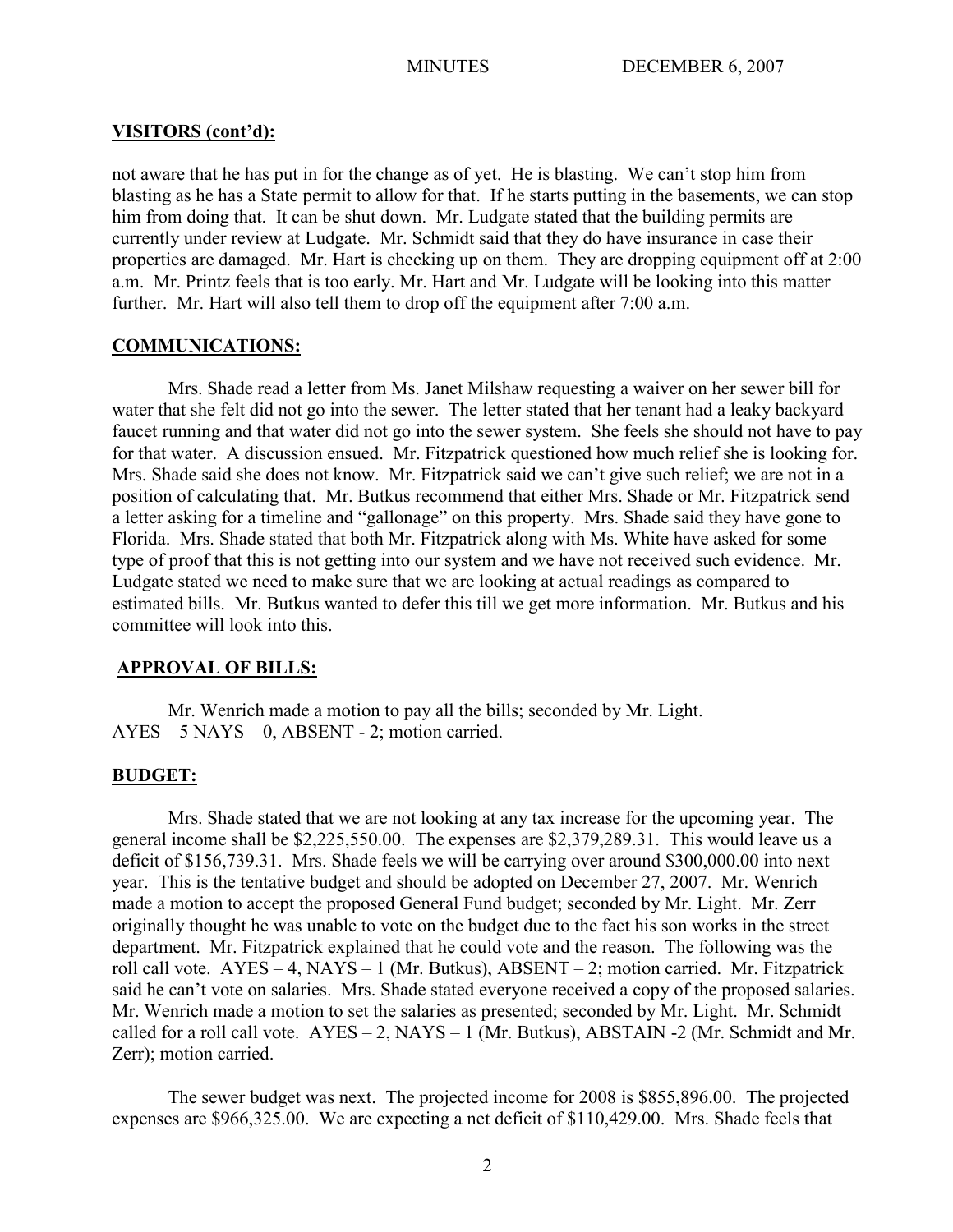### **BUDGET(con't):**

at some time (probably the April bill) there will be a sewer increase. We are currently doing a rate study. Once that is completed we will know exactly how much it will be. Mr. Butkus questioned why we moved some of the capital improvements from the list. Mr. Schlott stated one (1) that was eliminated was the repainting of the digester roof. Mr. Butkus said that was to be done this year but it got to be late in the year to have it done. The other item eliminated was the catwalk over the chlorine contact. Mr. Schlott said the other items were associated with the clarifier drive and the oxidation ditch aerator drive. The old gear box was to be taken out and a new one put in but Mr. Schlott thought that was held off. In the event if one (1) goes down we do have a spare. A discussion ensued. Mr. Schlott asked if this was down with his knowledge. He answered yes; however he might have inadvertently forgotten to mention the digester work. Mr. Schmidt stated this was reviewed by our engineer and these were his recommendations. Mr. Schlott agreed. He explained that this was the budget that was presented. Mr. Butkus wanted to see painting the catwalk in the budget. Mr. Schmidt questioned the cost. Mr. Schlott feels it would be about \$20,000.00. This work will be figured into the rate base. Mr. Schmidt questioned if we could pass this budget and just do the work or amend the budget. Mr. Fitzpatrick stated we could and any budget could be amended up till January 15<sup>th</sup>. Mr. Butkus said we could just do it even if it isn't in the budget. His next question was in regards to starting up the maintenance reserve account. Mr. Schmidt stated this was a big discussion between Mrs. Shade and Mr. Schlott. Mr. Schlott stated it was and that has been a big concern when doing the rate study (exactly how it is going to be handled). Mr. Fitzpatrick stated this very issue had been discussed in a conference call with solicitors and engineers from the surrounding municipalities that very morning. There is some concern about this. There is a need for this. A discussion ensued as to who should pay for maintenance in the Borough lines. Mr. Fitzpatrick said that should be our residents; we can't ask outside municipalities to contribute to fixing our lines. Mr. Fitzpatrick stated he has spoken to Mr. Francis Butkus on this numerous times. The fund that is required to be there is there based upon the lease agreement we have. It would be merely the establishment of a separate fund. Mrs. Shade stated this would be a balance sheet item. Mr. Butkus said if we plan on funding it, it would come out of this fund. Mrs. Shade agreed but to see it on the budget wouldn't happen. It would be like the cash account. Mr. Fitzpatrick and Mrs. Shade thought a new fund probably will need to be set up with a budget. Mr. Fitzpatrick feels we shall need to do this for the surrounding municipalities. Mr. Butkus had another question in regards to salary. He said we are paying  $\frac{1}{2}$  the salary of two (2) of our office clerks out of there and ¼ of Mrs. Shade's salary. He questioned whether Mrs. Shade will be devoting <sup>1</sup>/4 of her time to sewer billing or is this just an account that helps subsides paying our staff. Mr. Fitzpatrick said that Mrs. Shade in her capacity as Borough Secretary/Treasurer if she isn't dealing with billing she does deal with questions and issues ongoing concerning the sewer. He cited that he just sent sewer flow agreements for South Heidelberg and Spring Township to her for her review. She files them. Certainly a portion of her time is devoted to sewer and she oversees what is going on. Mr. Fitzpatrick continued, as all Council knows it was due to her devotion to this topic, she determined we had been underpaid. Mr. Butkus agrees; however with the shifting of job duties is this still correct. Mr. Fitzpatrick said she is still reviewing, and doing more than billing work, she is an administrator. Mrs. Shade explained what each of the clerks is doing. Mr. Schmidt said if Council wants to change it they can; if they want to wait and do it next year that is an option too. He continued that the admin committee had a say in this as well. Mr. Wenrich said it is hard to say exactly what percentage of each person salary is being done in sewer. Maybe one day of Ms. White's salary is 40% and Mrs. Shade's is 60%. The reverse might be true the following day.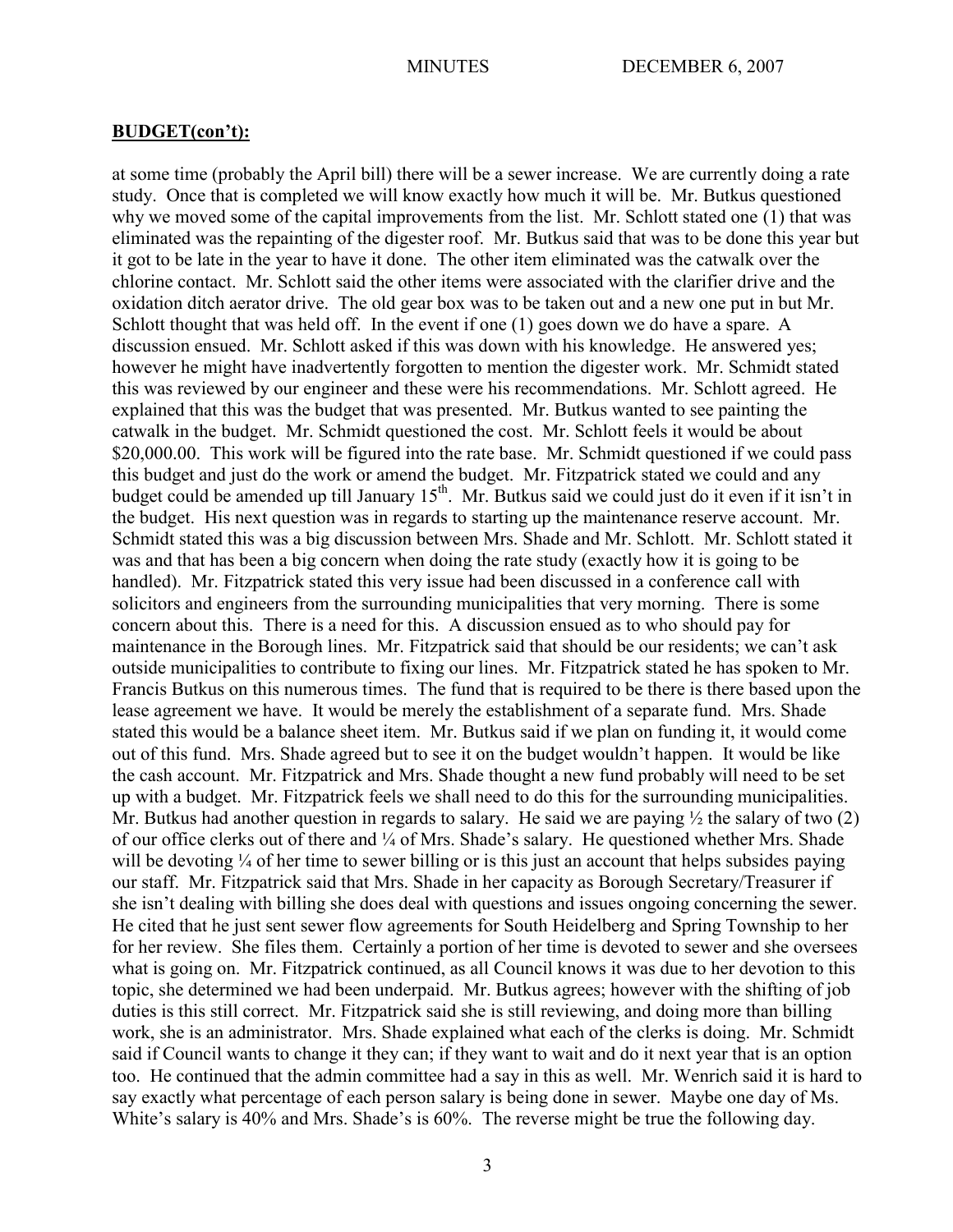#### **BUDGET(con't):**

He feels it was broken down properly. Mr. Schmidt feels the new rate will go into effect in April. Mr. Wenrich made a motion to accept the sewer budget; seconded by Mr. Light. Mr. Schmidt called for a roll call vote.  $AYES - 4$ ,  $NAYS - 1$  (Mr. Butkus),  $ABSENT - 2$ ; motion carried.

The last budget up for approval was the fire department budget. The projected income is \$332,900.00. Mrs. Shade explained the income is high because it reflects monies we will need to borrow to purchase the new fire squad. The expenses are projected to be \$310,747.36. This shows an income of \$12,152.64. Mrs. Shade said this is not a true number as there is no expense shown for the squad. This number will be changing as we go out for RFPs for the purchase of the squad. Mayor Noecker questioned nothing is being shown in regards to the Relief Association. Mr. Zerr explained that is a separate account that is managed by the fire suppression side. The Borough receives the money and turns it directly over the Fire Relief Association. Mr. Zerr said it is a separate entity. Mayor Noecker said they used to be able to use that money for this type of thing. Mr. Zerr said they still can use it to purchase equipment for the truck. The fire department budget is separate from the Relief Account. A discussion ensued as to what can come out of the Relief Account. Mr. Zerr said it is close to \$40,000.00 worth of equipment coming out of the Relief Budget. Mr. Wenrich made a motion to accept the fire company budget; seconded by Mr. Butkus. Mr. Schmidt called for a roll call vote. AYES – 5, NAYS – 0, ABSENT – 2; motion carried.

#### **MILLER ENVIRONMENTAL REPORT:**

Mr. Peter Juzyk gave the monthly report for the month of November, 2007. The October, 2007 report omitted the installation of two (2) desktop, one laptop computer, a flatbed scanner, and a color printer with all equipment networked. Installation was performed by LYNX. The October, 2007 DMR was completed and submitted to the DEP. There were no violations. A laboratory information management system (LIMS) was developed using Excel to enter laboratory and process data into an electronic format. Data entered in the lab can be imported electronically into spreadsheets for operational control and reporting purposes. YSI DO meter was shipped out for repair. The majority of the third quarter local limits testing bills were paid during the month. A second notice was sent out to five (5) commercial permittees; one (1) of which paid prior to the end of the month. Three (3) fire extinguishers with out of date inspection tags were re-inspected. Reviewed 2008 budget with Dave Schlott. Submitted information to Selective Insurance regarding the electronic board damaged by the lightening strike earlier in the year. Initial payment for replacement of the board was made by Miller. Reimbursement from Selective Insurance is to be sent to the Borough. Performed review of Alcon hazardous waste manifest; first review in approximately one (1) year. Reissued permits to Phipps Label to be signed and notarized. Permits for South Heidelberg Associates was executed and delivered to permittee. Attached for your review influent loading data for Sinking Spring, January to October, 2007. The wastewater data was as follows: Total monthly flow  $-15,662,000$  gallons, the average daily flow  $-538,000$  gallons, maximum daily flow  $-65,900$  gallons, minimum daily flow  $-45,400$  gallons. There were no NPDES violations and none were anticipated. The total precipitation for the month was 4.25 inches. The following percentage are each municipalities contribution to the total flow through the plant for the month (please note that Sinking Spring includes an unmetered portion of Spring Township) – 67.9%, Lower Heidelberg – 23.1%, and South Heidelberg – 8.9%. The staff responded to nine (9) PA One Calls during the month. There were two (2) service calls. One (1)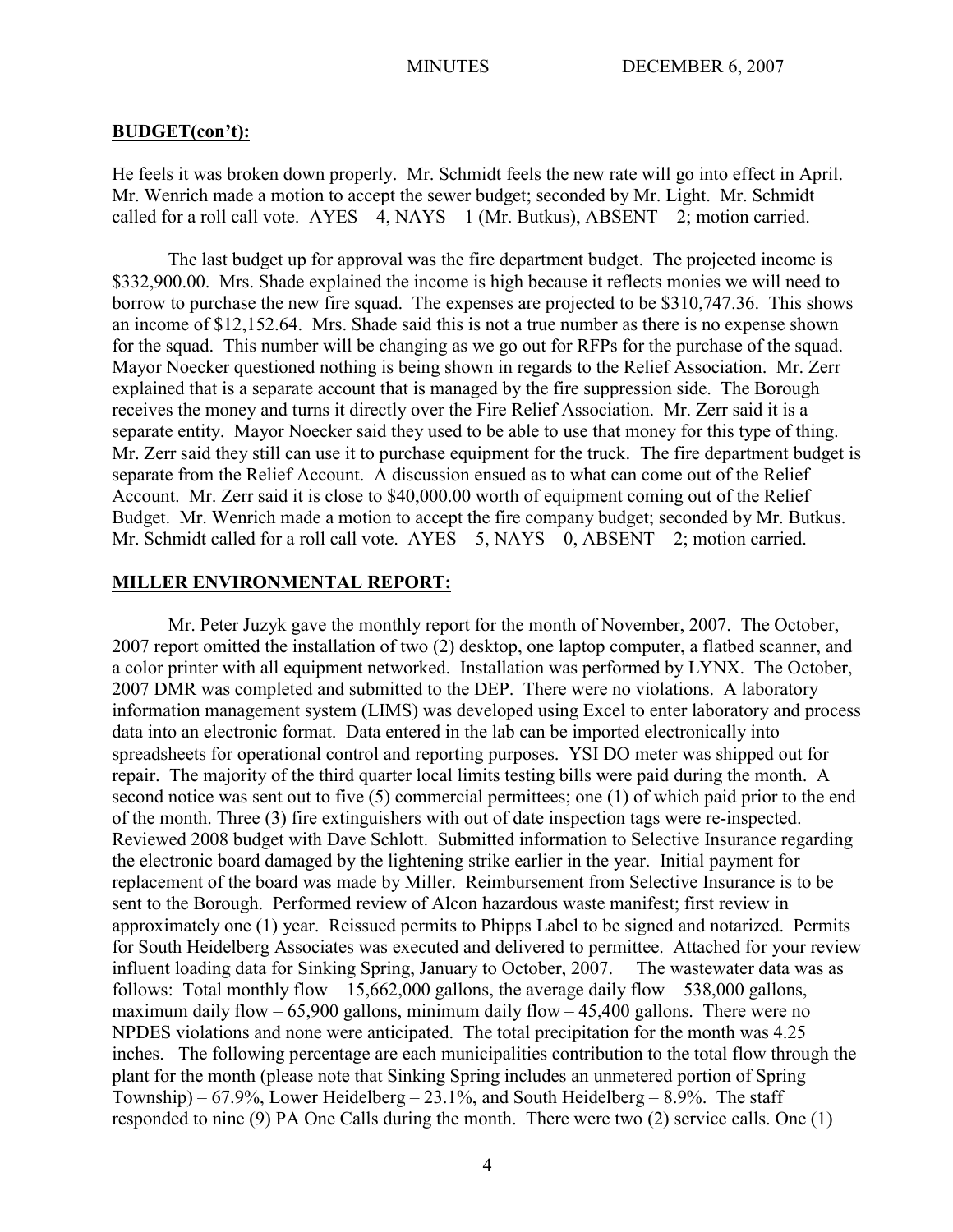# **MILLER ENVIRONMENTAL REPORT (cont'd):**

was a lateral clog at 118 Oberlin Avenue. The clog was between the house and the main due to a large amount of roots. Miller staff opened the lateral to the main. The second call was a lateral clog at 13 Michigan Drive. Clog was on the property side of the trap; cleared by plunging as a courtesy to the owner. The staff read the collection system flow meters a total of five (5) times during the month. The staff responded to an inquiry by Bodden Contracting, Inc. regarding lateral connection requirements at the Dunkin Donuts site. The staff flushed approximately 3, 250 ft. of sanitary sewer. The staff televised about 1, 050 feet of sanitary sewer main during the month. Maria Avenue televised in response to a large amount of grit observed during the flushing activities. There was excessive grease in the line. This prevented the camera from televising the entire line. Oberlin Avenue was televised in response to observations made during a service call. They observed roots in numerous laterals and some joints, some cracks in the main, and a drop in the main with a large build-up of debris near manhole number 155. They serviced and inspected the collection system bio-augmentation meters during the month. The wooden gate on sludge bed twelve (12) observed to be buckling. A temporary repair was made until the bed is cleaned in 2008. A brief discussion ensued regarding a few of these issues. Mr. Butkus is requesting internet connection at the plant. He contacted Comcast and found they will supply one (1) free connection to a municipality. If they will not do it, Mr. Juzyk found a company that will cost us about \$40 a month. He was looking for permission to look into this further. They have files that could take long on DSL to upload. Mr. Schmidt asked if anyone from Council had any objections to Mr. Butkus looking into getting internet connections. There were no objections.

# **REPORTS OF COMMITTEES AND OFFICES:**

# **POLICE CHIEF – JAMES OXENREIDER:**

Chief Oxenreider read the amount of citations handed out. He continued that Officer Lee Schweyer will be back on active duty on December 12, 2007.

# **BUILDING, STREETS, AND UTILITIES – BRUCE LIGHT:**

Mr. Light was looking for approval to purchase the new dump truck. We needed to pass a resolution joining the PACC which enable us to get the truck. No charge to join this group. Mr. Butkus made the motion to join the PACC; seconded by Mr. Wenrich.  $AYES - 5$ , NAYS – 0, ABSENT – 2; motion carried. Mr. Hart stated the truck will replace our large dump truck. It has a 2008 chassis, eight (8) ton dump, snow plow and spreader equipped. The price is \$125,000.00 for the whole package. We are going to enter into a five (5) year lease purchase. The annual payment will be about \$30,000.00. We are looking at leasing it the first year and then paying it outright the second year. Mr. Wenrich stated this is in the next year's budget. Mr. Light stated we are ordering it now due to the upgrades that will be needed if we purchase it in 2008. Mr. Fitzpatrick was unaware that we were going to be financing it in that manner. Technically a lease could be considered debt. He know we have been talking about financing the fire company vehicle. We were hoping to keep that debt below where we would need to get DCED approval. Buying these two (2) items will put us over and we will need to get DCED approval for those loans. The truck will be ordered as soon as Council approves. Bill time will be three (3) months. The fire vehicle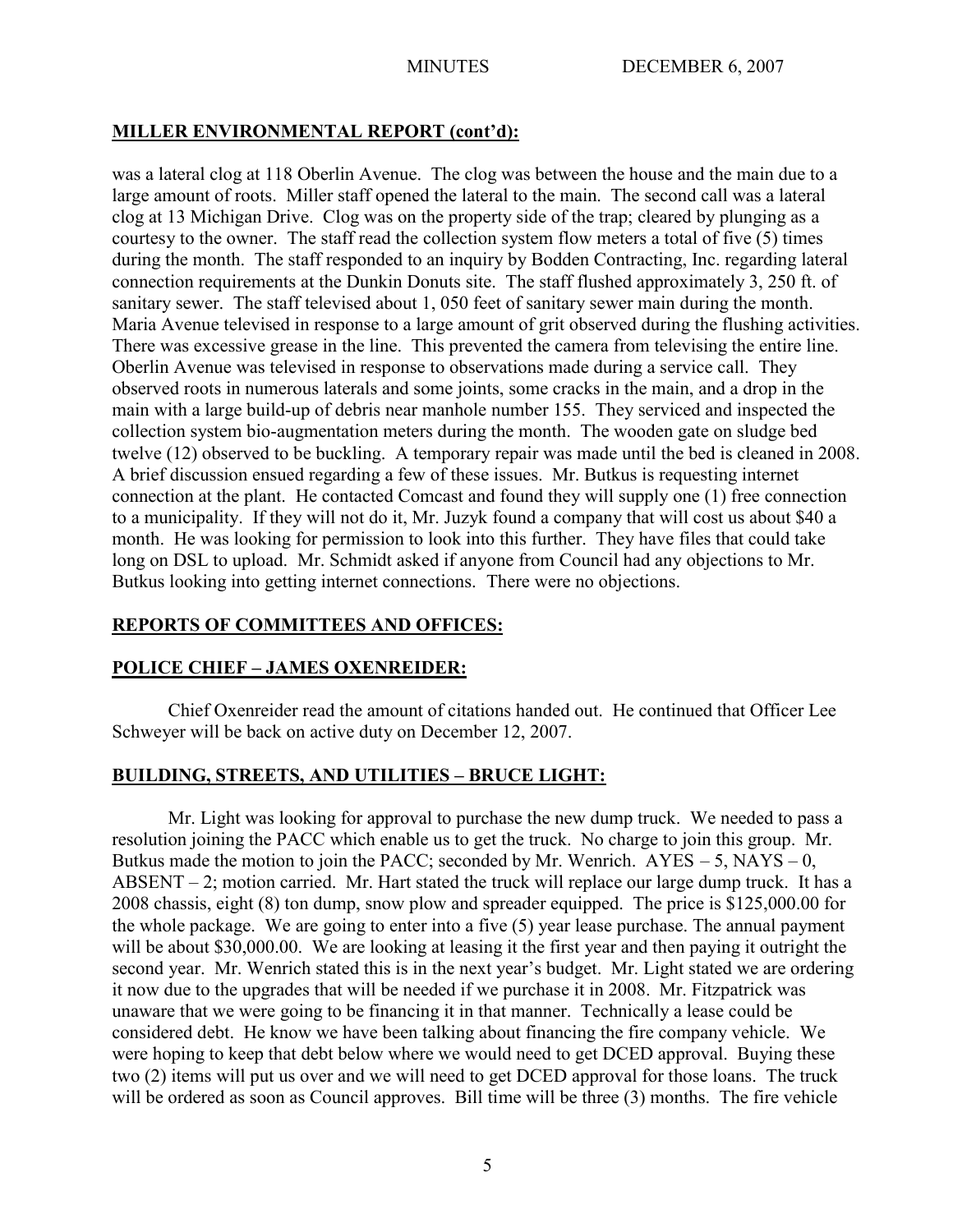# **BUILDING, STREETS, AND UTILITIES – BRUCE LIGHT (cont'd):**

will be delivered on April 15, 2008. Mr. Fitzpatrick feels that might be more involved then what was first thought. We might exceed the small borrowing limitations of the Local Government Unit Debt Act. It is because of the combination. The Borough is incurring the debt. Mrs. Shade stated we still have one (1) year left on the tractor debt. Mr. Fitzpatrick questioned what the interest amount would be. Mr. Hart did not know that. Mr. Wenrich stated just buy it outright. Mr. Fitzpatrick wanted to look at this and make a decision later. A discussion ensued as to the type of engine. Mr. Schmidt stated we can review this and authorize the ordering of it at the December 27<sup>th</sup> meeting.

# **PUBLIC SAFETY – JAMES ZERR:**

Mr. Zerr said he received two (2) requests for handicap parking spaces. Chief Oxenreider, Mayor Noecker, and Mr. Zerr have reviewed the requests and they feel these spaces are warranted. The first is at 96 Wynnewood Avenue and the second is at 29 Evans Avenue. Mr. Zerr made a motion to authorize these spaces to become handicap; seconded by Mr. Wenrich. AYES – 5, NAYS – 0; ABSENT -2; motion carried.

# **MAYOR NOECKER:**

Mayor Noecker stated Chief Oxenreider has done a review of the two (2) new police officers and they are doing well.

# **BOROUGH ENGINEER – ROBERT LUDGATE, SR.:**

Mr. Ludgate stated the only item they had that wasn't on the agenda was the Paulo Brutto release. A brief discussion ensued. Based on review by Mr. Hart and if he finds no problems, they recommend the release of \$111,348.75 from their escrow account leaving a balance of \$86,863.00. Mr. Schlott has done his review and they are in agreement. Mr. Butkus questioned if the old sewer line was capped. Mr. Schlott thought it was however he will check into further. Mr. Butkus made a motion to release \$111,348.75 pending review by Mr. Hart; seconded by Mr. Light.  $AYES - 5$ ,  $NAYS - 0$ ,  $ABSENT - 2$ ; motion carried.

# **PUBLIC WORKS DIRECTOR – MICHAEL HART:**

Mr. Hart had nothing to discuss.

# **SEWER ENGINEER – DAVID SCHLOTT, JR:**

Mr. Schlott's issues have been addressed. He had nothing else to report.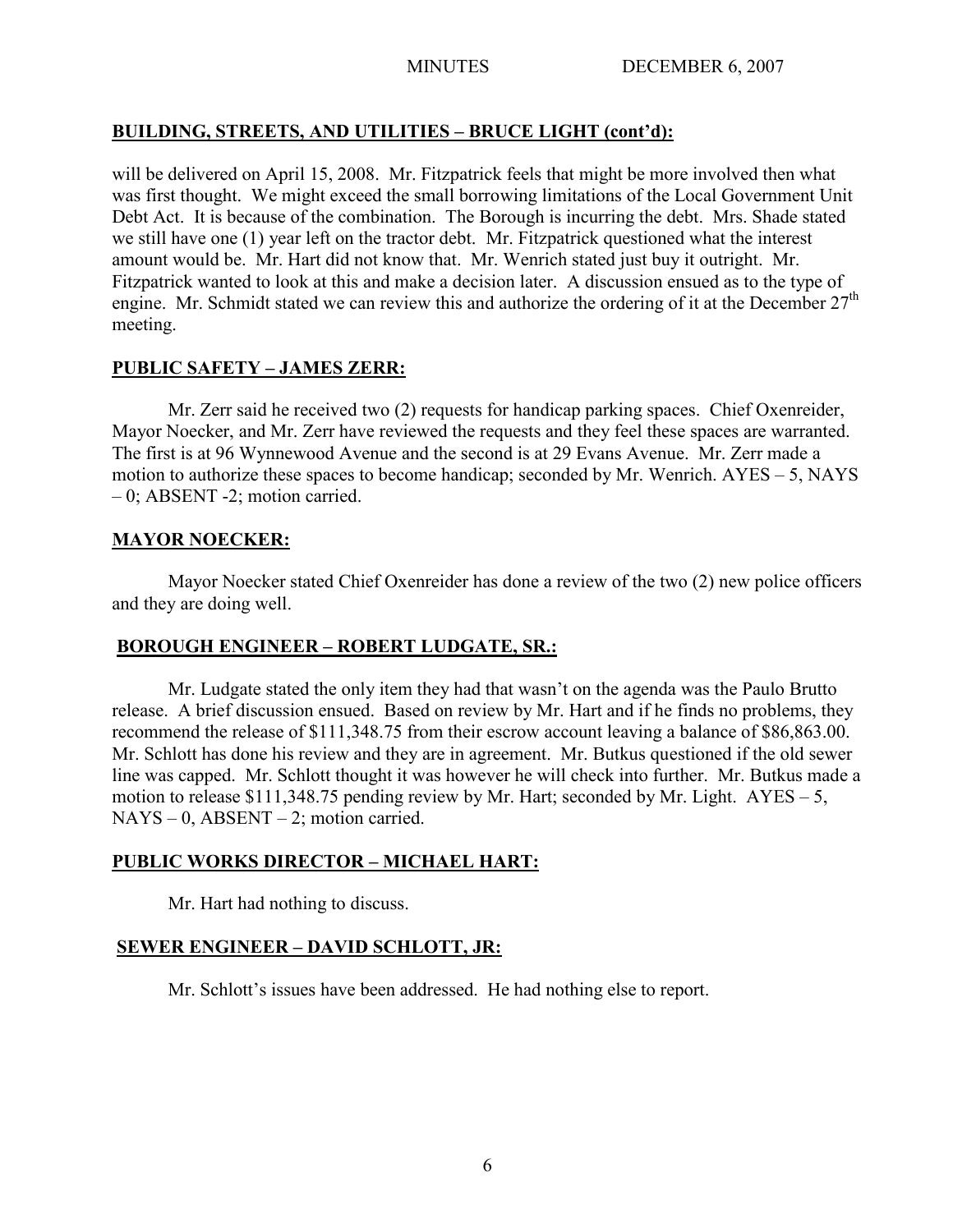#### **SEWER AND SANITATION – GEORGE BUTKUS:**

Mr. Butkus is trying to get a meeting of his committee together. He is hoping to get some amendments to our trash ordinance. He would like to see the sidewalks left open. He feels trash should not block the sidewalk or the street. They would like to see a fine attached right away. Mr. Butkus and his committee along with the engineers are looking at better ways to use the industrial permits.

#### **ADMINISTRATION – STEWART WENRICH:**

Mr. Wenrich stated we are currently working on a handbook for employees.

## **UNFINISHED BUSINESS:**

The first item was the time change for all meetings. All Borough related meetings with the exception of the Authority will be at 7:00 p.m. The Authority will discuss at their next meeting if they want to change their time as well.

The next item was Traditions. Mr. Anthony Maras, Solicitor for Traditions along with Mr. Scott Miller, the engineer spoke to Council. There are two (2) matters. The first issue is the Conditional Use decision. The second is the recommendation from the Planning Commission to grant preliminary approval subject to the conditions of Mr. Ludgate's e-mail dated November 22, 2007 in regards to the land development plan for the independent living facility as well as the 85 townhouse units. There are a number of issues that still need to be addressed. Mr. Fitzpatrick circulated the proposed decision to Council. There is one (1) change on the decision. He was changing the "Robitzer house" to 25 Cacoosing Avenue. He has done that on the decision. This would allow age restricted housing. Mr. Fitzpatrick read the conditions. Mr. Fitzpatrick questioned if there is a review letter. Mr. Ludgate stated the Planning Commission received this letter. Mr. Fitzpatrick was unaware of the letter as was the rest of Council. Mr. Ludgate did not realize Council did not see the letter. One of the previsions was that the applicant must pay into an escrow account an amount equal to the appraised value of that residence (25 Cacoosing Avenue). The Borough would need to acquire that property to extend Octagon Avenue. Another condition is that the land development plan conform to the Borough SALDO. In order for that to happen the applicant must revise the existing traffic study. The measurement of the buildings will be from building front to building front and not yard to yard. Mr. Wenrich questioned about the maintenance of the alley. It is the recommendation of Mr. Ludgate. It is in his letter. That is a will comply item. Mr. Ludgate explained that is true. A discussion ensued. Mr. Fitzpatrick added that the applicant will maintain all alleys which remained owed by the applicant. Mr. Light made a motion to accept the Conditional Use as presented with conditions by Mr. Fitzpatrick; seconded by Mr. Zerr. Mr. Butkus is for the project he did not agree with some of the conditions. Mr. Schmidt asked for a roll call vote.  $AYES - 4$ ,  $NAYS - 1$  (Mr. Butkus),  $ABSENT - 2$ ; motion carried. Mrs. Shade made copies of the review letter that Mr. Ludgate distributed at the Planning Commission meeting. The Planning Commission did meet with Traditions. The applicant has agreed to comply with all the issues in the review letter. Mr. Ludgate explained about the different sections items were broken down into. He continued that these issues have nothing to do with the plan that sits before you. It might have to do with elevation of a property or a grade of a catch basin. They will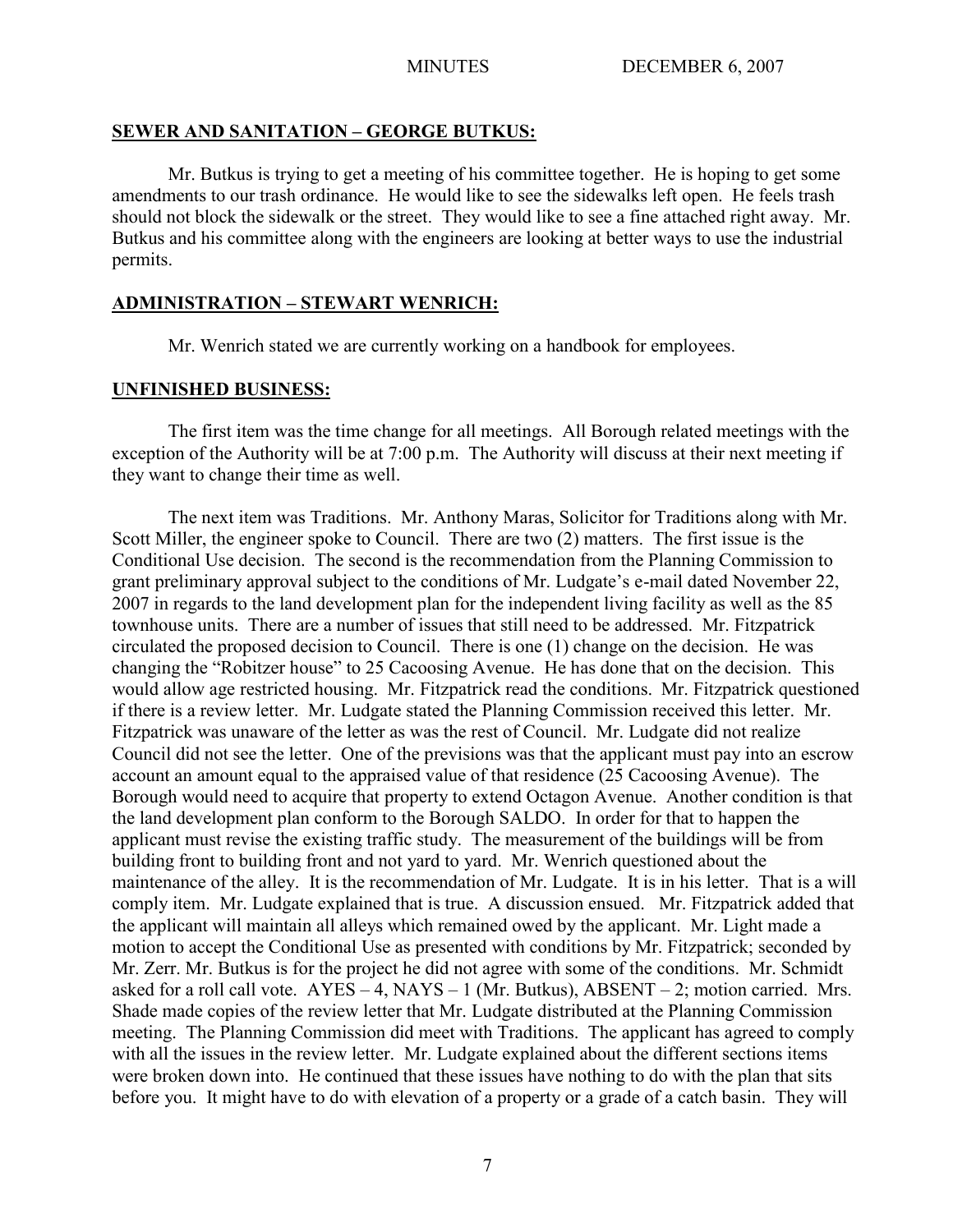### **UNFINISHED BUSINESS (cont'd):**

not affect the plan. The issues that do affect the plan are very limited. They are some details around the Octagon extension. The applicant has agreed to install probably a split rail fence around the Broad Street right-a-way where there will be a walking path. Other issues were very minor. A discussion ensued as to where the barrier would go along with the ponds. Mr. Pachuilo (Chairman of the Planning Commission) stated they feel they are in compliance. The Planning Commission's biggest recommendation was that no construction will be permitted until the final plan approval and until the appropriate escrows are posted. Traditions have agreed to that. The only thing that might happen is for testing. Mr. Fitzpatrick feels that since no construction will be happening he was recommending that Council have a chance to review the recommendations and perhaps look at the presented plan. A discussion ensued as to some of the issues. Mr. Ludgate went over several of the items on the review letter. A hydro geologist report is pending. Mr. Fitzpatrick questioned if that could have any potential change to the pond area. Mr. Ludgate said that the pond area is an already known wet area. At certain times of the year he is concerned about the ground water elevation and how will that affect the storage volume. This is one (1) area that might affect the elevation. It will not affect the plan. A discussion ensued about some of the items. It was decided that the preliminary plan will be placed on hold and will be decided on at the December 27, 2007 meeting. The plan was submitted by November 13, 2007. Mr. Coldren was concerned we are missing half of Broad Street. The Borough should address widening Broad Street to get the fire equipment up there. Mr. Zerr said we don't have a problem with Broad Street at all. Mr. Coldren said even though this is going to be a retirement community, Broad Street is still basically one (1) lane with parking on one (1) side. Mr. Coldren feels now is the time to address this issue. Mr. Maras said that is a Borough decision if they want to widen it. Mr. Maras explained if the Main Street project happens how the traffic will flow. He continued it is the Borough's decision if they want to sink money into a project when another project might clean up this situation. Mr. Schmidt requested Mr. Ludgate look into this issue as well as Mr. Hart. Mr. Maras questioned if the paper streets have been vacated. Mr. Fitzpatrick feels that all streets going through this development have been vacated a few years ago. It will be looked into.

The next item was the changing of our Municipal Services Tax to Local Service Tax. This tax will now be paid on a quarterly basis. Employers will take this out now on a per week basis. For example is someone is paid weekly \$1.00 per week will come out. If they are paid every other week \$2.00 will come off and so forth. This coming year we will only receive three (3) quarters of revenue. It has been advertised and can be adopted this evening. Mr. Butkus made a motion to accept the new Local Service Tax Ordinance; seconded by Mr. Wenrich.  $AYES - 5$ ,  $NAYS - 0$ , ABSENT – 2; motion carried.

The next item was the Main Street. Mr. Jim Pachuilo of Broad Street was here to address Council. He distributed a copy of the November 6, 2007 meeting to Council. Mr. Pachuilo stated they are going to be called the "Sinking Spring Downtown Revitalization Program". This is the project. He explained the project will be broken down into three (3) sections. The first is at the west end of the Borough. This will be under a Main Street Project. This will be from Cacoosing west to the Borough line. Through this State grant it is a five (5) year \$195,000.00 grant. It is for operations, getting the planning going, and there is also matching funds through the Borough. This has been discussed. Mr. Sam Loth has sent in a Downtown Reinvestment Grant. The amount is for \$107,000.00. \$30,000.00 of that grant is for the property owners for their facades. The western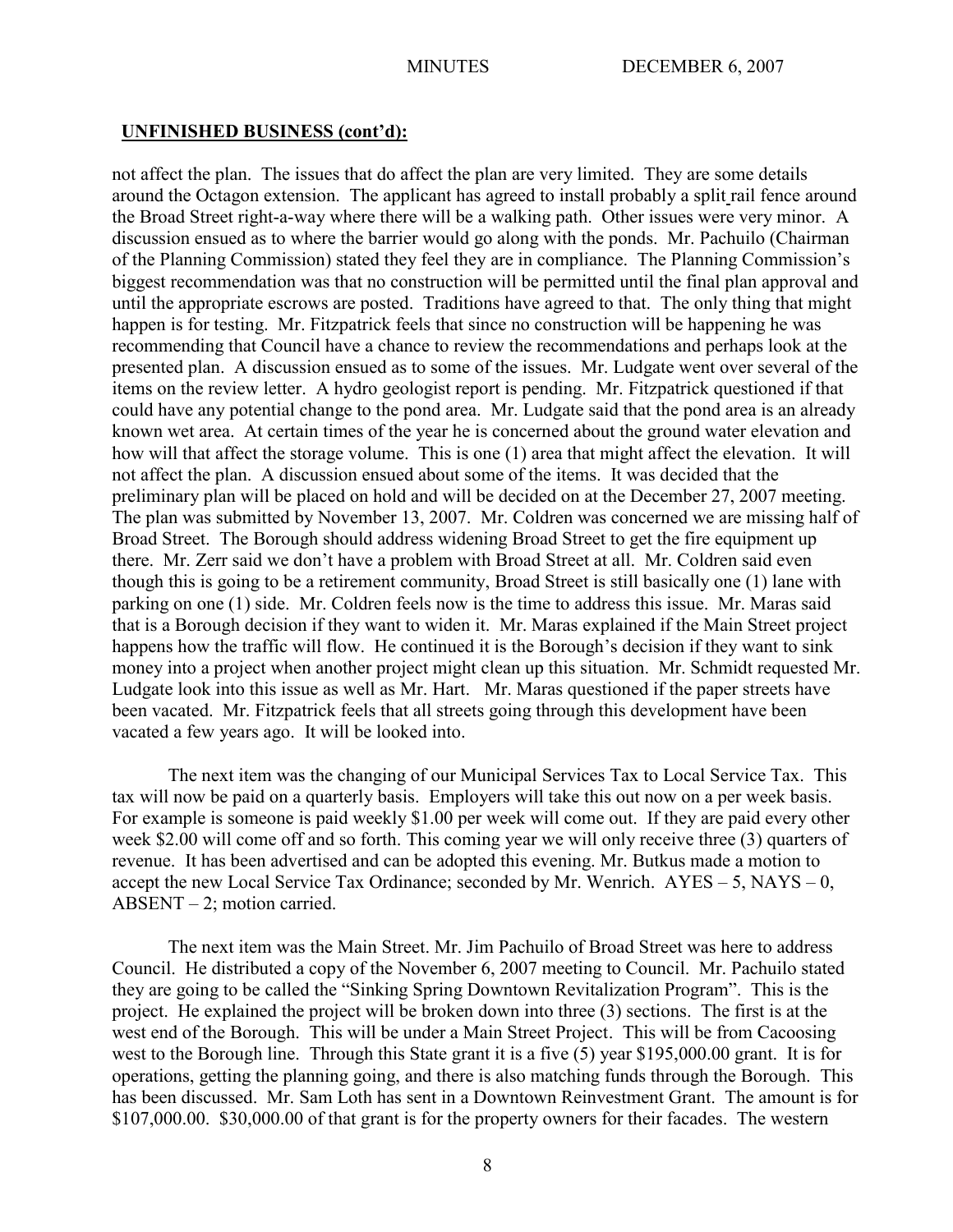### **UNFINISHED BUSINESS (cont'd):**

district is mostly retail. Residential can benefit from this as well. \$77,000.00 will be for planning, engineering, and permits, for the sidewalks, and infrastructure. There will be no ground breaking in 2008. We will be starting the western phase. There will also be a capital funding campaign starting. There will be both business and residential campaigns. This money will help defray grant money. In addition, it shows the State that we do have the backing of the community as well. Phase II is the eastern district which is basically residential. That will be from Mull Avenue to the Borough line. This will be an Elm Street Project. Grants will come from this project. Although it is mostly residential businesses can also use this money as well. The Elm Street Grants are \$50,000 a year for five (5) years totaling \$250,000.00. This is for operations. This includes facades, lighting, infrastructure these types of things. We are hoping to write grants for these types of things in 2008. The third phase is the central district which is about 28 acres. This will be everything between the other two districts. We are looking to change the road structure to help elevate some of the traffic conditions on Penn Avenue. In addition, we are looking at creating retail space. Either dividing the property or taking the road all the way back to the railroad tracks. He again stated we are just in the planning phase right now. In this area, they will be looking at the PA Preservation Committee for help. The "sinking spring" is located in this area. There are thoughts of building a park system. Also we will need to contact the DCED and the CAT (Community Action Team). They will become involved and hopefully steer us in the right direction. Mr. Pachuilo explained we are just in the beginning phases and hopefully after years of work we will come out with a better community. We need to get our tax base up in the Borough. We must beautify but also keep the tax base up. Mr. Pachuilo stated we made a resolution to have Mr. Loth go after the original grant. We are now hoping Council will do the same so Mr. Loth can write a Building PA Grant. This money would too be for the western phase. Mr. Pachuilo introduced Mr. John McPhee along with Mr. Sam Loth. Mr. Loth explained the break down for the infrastructure and facilities grant. It can get us up to \$750,000.00 each time we apply and we can apply more than once. There is matching funds necessary. It is 10%. That can be stretched out over several years. It is tied to the PENNDOT Gateway Program. He explained what that is. He will provide Council with the information. Mr. John McPhee was contacted by Ludgate. His expertise is different than Mr. Loft. He handed out his "resume" along with a contract if Council wants to bring him on as a consultant. He is with the RE Group. They are independent contractors to both municipalities and businesses as well. Our long term goal is to promote the quality of life to the residents and those that work in the Borough. This means strengthening our tax base. We want to bring businesses into the Borough whether it is commercial or office. We want to expand our tax base to attract both developers and businesses. Mr. McPhee explained that the real money is in the upper tier of the DCED and finally move into the Governor's Action Team. They focus at bringing businesses into the Borough. The only way to do this is we need to tell a story. That is what the Steering Committee will be producing this coming year. He would assist in helping to prepare this story. This will not be another version of the comprehensive plan that would sit on a shelf. This would be a living document to attract developers and businesses into the Borough. Mr. McPhee gave this example. We have 30,000 cars a day traveling through the Borough. Yes, that is bad news; it creates more problems on Penn Avenue. However the good news is that 30,000 cars could stop in the Borough and put more money into our tax base. He again explained he can help us create this type of "story." He handed out documentation on his credentials. Mr. Butkus questioned why we wouldn't want to consider a manufacturer type business in the area as we have the railroad down by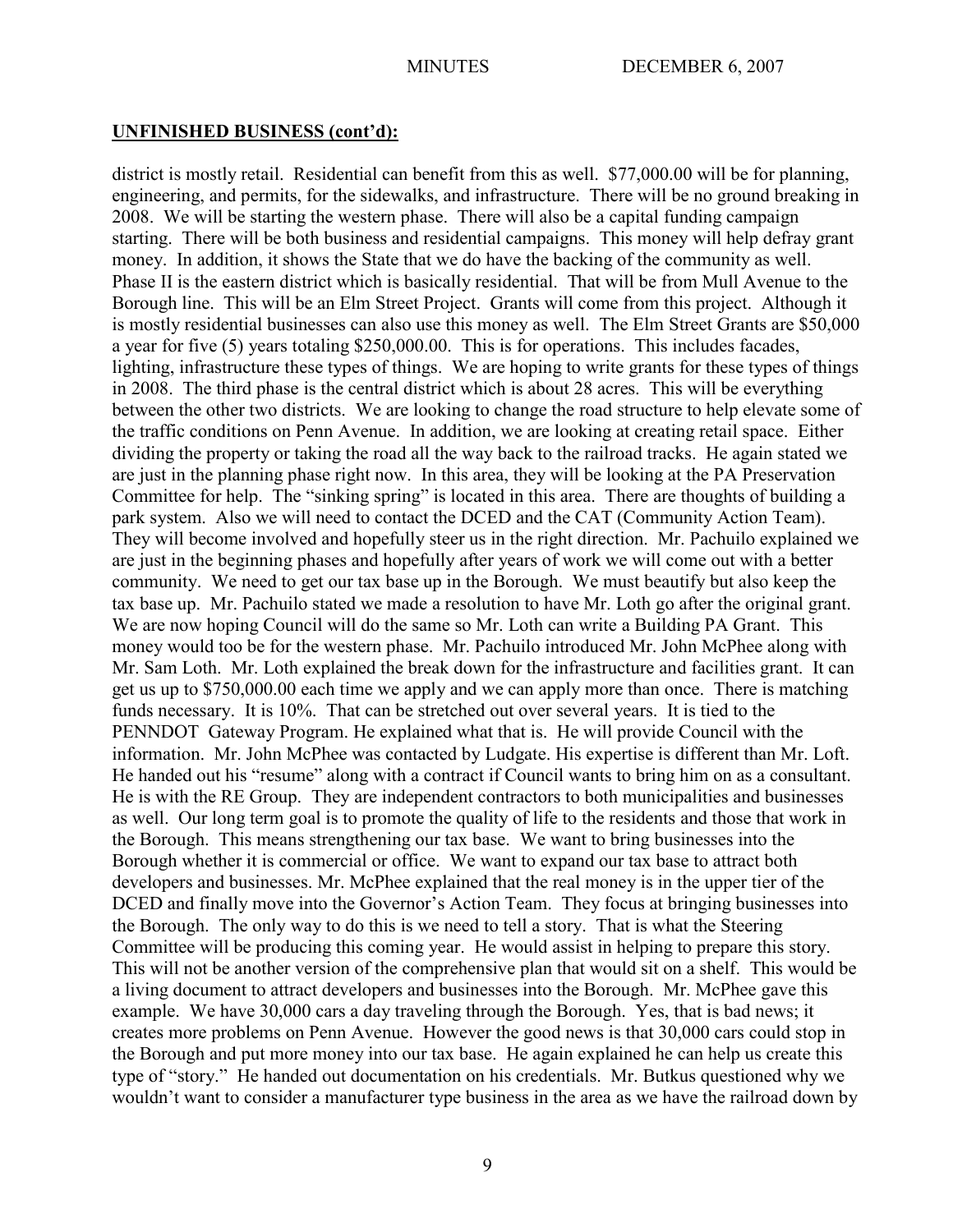## **UNFINISHED BUSINESS (cont'd):**

Boscov's. Mr. McPhee stated we are not shying away from industrial as well as manufacturing. Mr. Zerr reminded Mr. Butkus that if we do that we are going to have to change zoning. Mr. Butkus was aware of that. Mr. McPhee said these issues will be explored by the steering committee. The feasibility of setting up a manufacturing area; should it happen in that specific area. Those are the types of things they will look into. Mr. McPhee said that is what he will give us. It will be a roadmap for long range plans. Results are not overnight. It could take a decade. 80% of your decisions will be made within the first 20% of the effort. 2008 is an incredibly important year for the Borough. The Steering Committee will be meeting December 20, 2007. Mr. Schmidt said the Steering Committee will be running the show. Council will step in on matters of money. These citizens are really interested in this. It is heartening to realize we are doing something like this. We must do this important document. Mr. Pachuilo said there about 15 members. Mr. Zerr will be the liaison. Mr. Pachuilo is asking the residents, and business owners to come out to the December  $20<sup>th</sup>$ meeting. They are trying to organize positions in the coming months. Mr. Pachuilo explained where the committee stands now. Mr. Schmidt stated we also want business owners that are not on Penn Avenue as well. They would like to show Council at each meeting where the project stands. Mr. Wenrich requested we run two ads inviting the public to these meetings. Mr. Wenrich made a motion to run two ads advertising the Thursday, December 20, 2007 meeting; seconded by Mr. Zerr.  $AYES - 5$ ,  $NAYS - 0$ ,  $ABSENT - 2$ ; motion carried.

## **NEW BUSINESS:**

Mr. Schmidt announced that the last meeting of the year will be on December 27, 2007 at 7:00 p.m. This will be to pay the bills and some of the above mentioned items.

The reorganizational meeting along with the regular meeting will be Monday, January 7, 2008 beginning at 7:00 p.m.

Mr. Harting is resigning from the Planning Commission as he is moving out of the Borough. Mr. Schmidt thanked him for his service and wished him well in his future endeavors. Mr. Light made the motion to accept Mr. Harting's resignation; seconded by Mr. Wenrich. Motion carried. Mr. Harting was concerned about where they will put their snow at Traditions. In addition, his other concern is that without dedicating the streets the police will not be able to patrol up there. Mr. Schmidt reassured Mr. Harting just because the roads are not dedicated our police will serve that area. He continued he leaves in an undedicated area and the police drive though there a few times a day. Mr. Light agreed.

# **PUBLIC COMMENT:**

Mr. Coldren doesn't want to see property stolen from people who had their curbs repaired several years ago. He also wanted to know if the Borough office could be open some off hours for those that work till 5:00 p.m. Mr. Schmidt stated two (2) years prior we had done this and no one showed up. The office was open till 7:00 every Wednesday evening. Mr. Coldren said well maybe when the bills are paid. Mr. Coldren said that people might want to pull a permit. Mr. Schmidt said we certainly can look into it; however we did it prior and not one (1) person took advantage of this.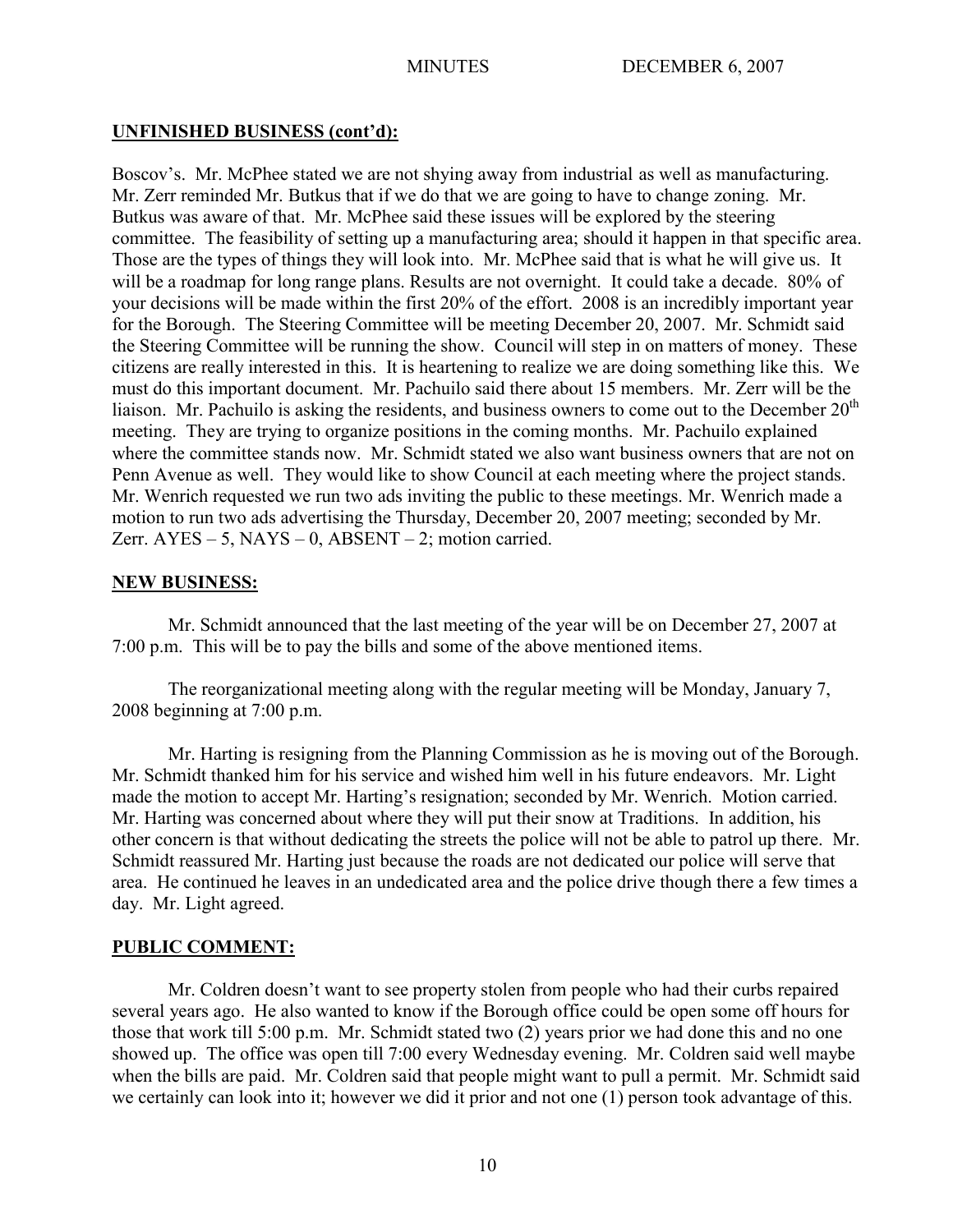## **PUBLIC COMMENT (cont'd):**

Mrs. Shade stated that we do have a lock box at the side door where residents can place their payments.

Mr. Schmidt thanked Mrs. Karli for a job well done the night before. The evening before was our Borough open house and lighting of the tree. The weather was not good but the effort and thought was there.

## **EXECUTIVE SESSION:**

Council went into an executive session at 10:10 p.m. for personnel matters.

# **RECONVENE:**

Council reconvened at 10:30 p.m. No formal action was needed.

## **PUBLIC COMMENT:**

Mrs. Yarger questioned what was happening on Broad Street. Mr. Butkus stated nothing it was just a question that Mr. Coldren had asked. Another discussion ensued. Mr. Yarger asked if there were plans. The answer was no. Mr. Ludgate stated that Mr. Hart and he will look at this and report back to Council.

## **TREASURER'S REPORT:**

| General Account                     |                              |    |             |             |
|-------------------------------------|------------------------------|----|-------------|-------------|
| Opening Balance - November 30, 2007 |                              |    |             | \$30,897.05 |
| <b>PLGIT</b>                        |                              |    |             | 8,701.98    |
| Invest                              | Recreation                   |    |             | 47,739.29   |
|                                     | General Invest               |    |             | 273,728.97  |
|                                     | To Be Paid                   |    | \$          | 37,589.52   |
|                                     |                              |    | $\mathbf S$ | 292,580.72  |
|                                     | TREASURER'S REPORT (cont'd): |    |             |             |
| Sewer Account                       |                              |    |             |             |
| Opening Balance – October 31, 2007  |                              | \$ |             | 212,040.55  |
| <b>PLGIT</b>                        |                              |    |             | 58,577.94   |
| Invest                              | Sewer Revenue                |    |             | 470,962.52  |
|                                     | To Be Paid                   |    | <u>\$</u>   | 68,135.67   |
|                                     |                              |    | \$          | 461,404.79  |